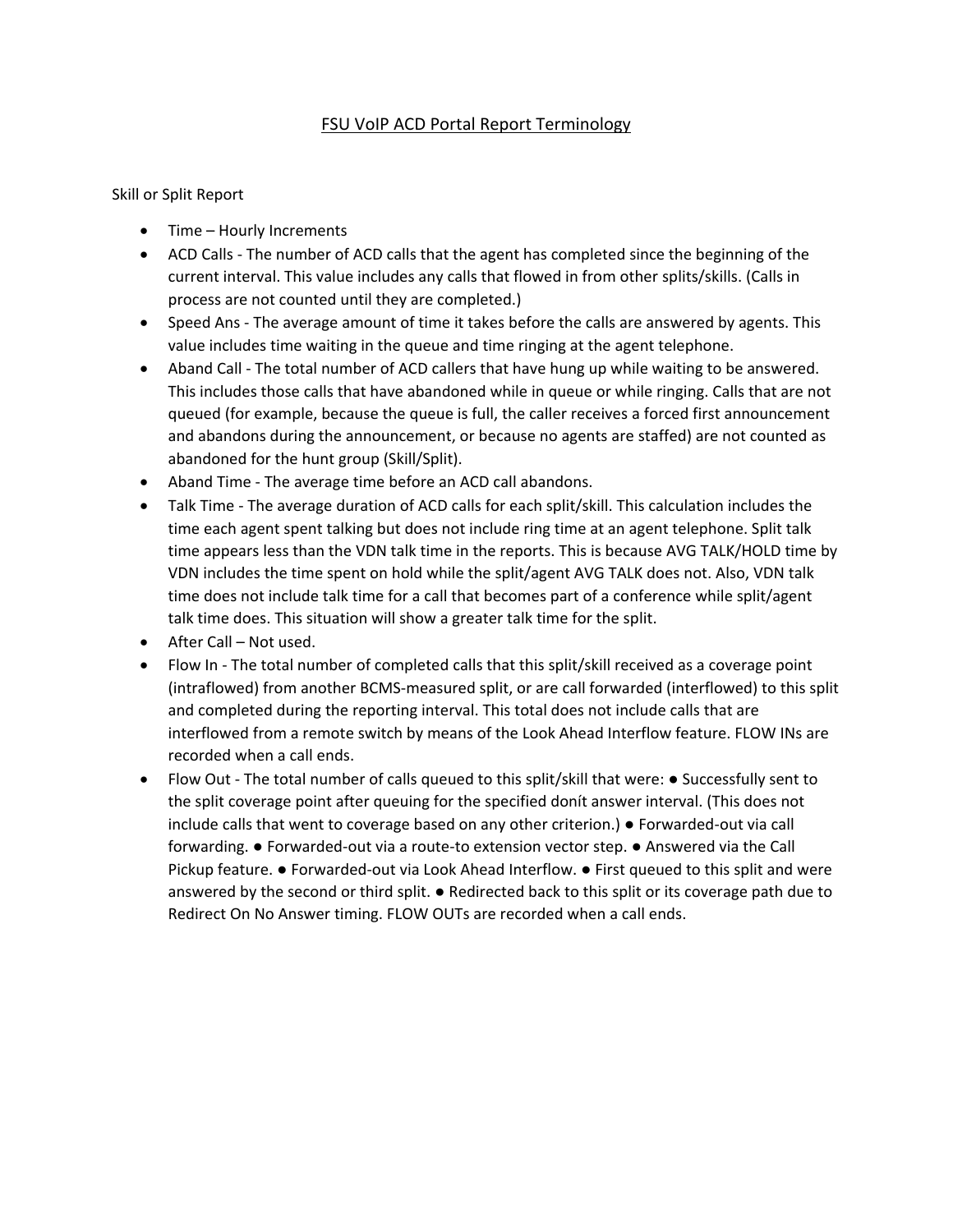- Aux Other The total time that logged-in agents in this split/skill were unavailable to receive calls during the reporting interval. This value includes time spent on non-ACD calls while in AUX for this split. This value does not include the time agents spent on another split call or in ACW for another split. For example, a split totals AUX TIME whenever any agent logs into the split and: ● Receives an EXTN call while in AUX or AVAIL state ● Makes an EXTN call while in AUX or AVAIL state ● Presses his or her AUX button Furthermore, the split report measurement AUX TIME is time-interval based, since it is not directly related to a call. For example, if an agent is in AUX for any of the previously identified reasons from 9:55 to 10:05, 5 minutes is recorded in the 9:00 to 10:00 time interval and 5 minutes is recorded in the 10:00 to 11:00 time interval.
- Avg Staff The average number of agents who were logged into this split/skill (staffed) during the reporting interval.

## VDN or Vector Report

- Time Hourly Increments
- Calls Offered Is the total number of completed calls that accessed the VDN / Vector during the current interval.
- ACD Calls The number of completed ACD calls answered in a ACD measured split/skill. The split/skill may have been reached via the queue-to-main, check backup, route-to, messaging split, or adjunct routing commands. Includes Direct Agent calls.
- Speed Answ The average speed of answer for ACD calls that have completed for this VDN during the current period. This includes the time in vector processing, in a split/skill queue, and time ringing.
- Aband Calls The number of calls to this VDN/Vector that have abandoned before being answered during the current period. This includes VDN calls that were routed to an attendant, telephone, or announcement, and abandoned before being answered.
- Aband Time The average time abandoned calls waited before abandoning during the current period.
- Talk Hold The average talk time for ACD calls completed by this VDN/Vector during the current period. This does not include ring time, but it does include any time the caller spent on hold. Split/Skill talk time appears less than the VDN/Vector talk time in the reports. This is because AVG TALK/HOLD time by VDN includes the time spent on hold while the split/agent AVG TALK does not. Also, VDN talk time does not include talk time for a call that becomes part of a conference while split/agent talk time does. This situation will show a greater talk time for the split.
- Conn Calls Not Used.
- Flow Out The number of calls that were routed to another VDN or to a trunk, including successful look-ahead attempts.